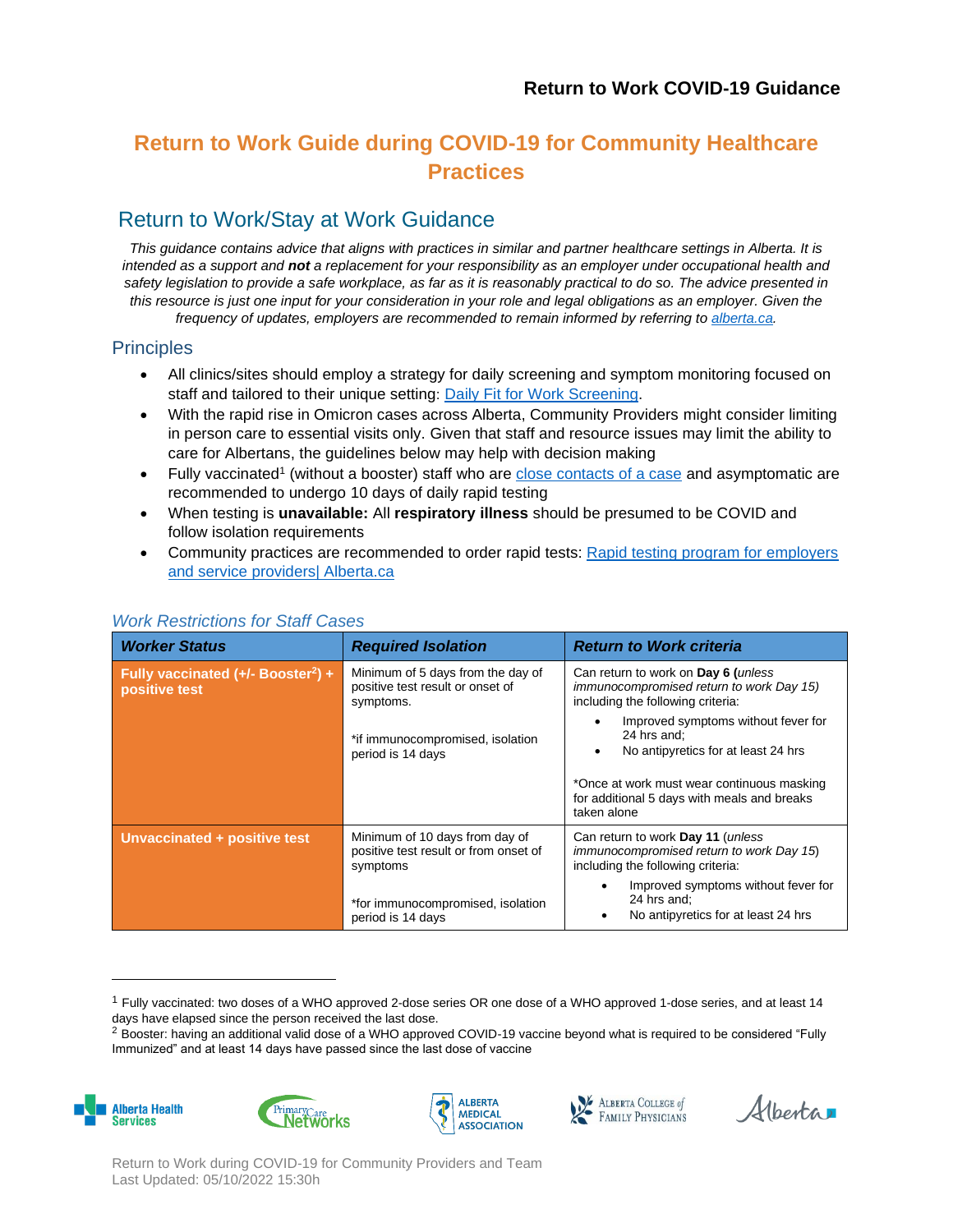| <b>Worker Status</b>                                  | <b>Required Isolation</b>                                                                                                                  | <b>Return to Work criteria</b>                    |
|-------------------------------------------------------|--------------------------------------------------------------------------------------------------------------------------------------------|---------------------------------------------------|
| Symptomatic + negative test<br>*not COVID-19 symptoms | Isolate for 24 hrs and redo rapid<br>testing in 24 hrs.                                                                                    | Can return to work when symptoms have<br>resolved |
|                                                       | Negative rapid test x 2 or 1 Negative<br>PCR: continue isolating until<br>symptoms resolve before cautiously<br>resuming normal activities |                                                   |
| Symptomatic + no result                               | Isolate and test.<br>If testing not done, presume to have<br>COVID-19 and isolate per<br>vaccination status                                | Follow criteria per immunization status           |

#### **Work restrictions: Close Contacts or High Risk Exposure<sup>3</sup> (including Household and Workplace) of COVID-19**

| <b>Vaccination status</b> | <b>Required Isolation</b>                                                                                                                                                               | <b>Return/ Remain at work criteria</b>                                                                                                                                                                                     |
|---------------------------|-----------------------------------------------------------------------------------------------------------------------------------------------------------------------------------------|----------------------------------------------------------------------------------------------------------------------------------------------------------------------------------------------------------------------------|
| <b>Full + Booster</b>     | No isolation. Recommend to monitor for symptoms x<br>14 days                                                                                                                            | Without testing: Can remain at work if<br>symptom free and more than 14 days since<br>booster dose.                                                                                                                        |
|                           | *If close contact is in the same household, it is<br>recommended for staff to isolate from that person.                                                                                 |                                                                                                                                                                                                                            |
| Full                      | No isolation if $> 14$ days since second dose of WHO<br>approved two-dose COVID-19 series or one dose of<br>WHO approved 1 dose series                                                  | Can remain at work if symptom free and<br>more than 14 days since second dose of<br>WHO approved two-dose COVID-19 series<br>or one dose of WHO approved 1 dose series                                                     |
|                           | *Monitor for symptoms; follow isolation requirements<br>if symptoms develop<br>** If close contact is in the same household, it is<br>recommended for staff to isolate from that person | *Testing recommended for 10 days<br>beginning on the day the staff was last<br>exposed to confirmed case. If symptom free<br>and testing during this period shows positive<br>follow criteria based on immunization status |
|                           |                                                                                                                                                                                         | *if <sup>4</sup> RAT supply limited may reduce testing to<br>every 2 days                                                                                                                                                  |
|                           |                                                                                                                                                                                         | **Continue to monitor for symptom<br>development and follow criteria based on<br>immunization status                                                                                                                       |
| <b>Unvaccinated</b>       | Must remain at home for 10 days                                                                                                                                                         | Work restricted for 10 days                                                                                                                                                                                                |
|                           | *Monitor for symptoms; follow isolation requirements<br>if symptoms develop                                                                                                             |                                                                                                                                                                                                                            |
|                           | ** If close contact is in the same household, it is<br>recommended for staff to isolate from that person                                                                                |                                                                                                                                                                                                                            |

<sup>3</sup> Close contact/High risk exposure

- a person who lives in the same residence as the infectious person(s) OR
- a person who has been in frequent, long-duration, close-range/ direct physical contact with an infectious person without [appropriate PPE](https://www.albertahealthservices.ca/assets/info/hp/ipc/hi-ipc-covid-19-comm-phys-ppe-pts-office.pdf) (personal protective equipment) i.e. caregiver, intimate or sexual partner OR
- a person who had direct contact with infectious body fluids of a case(s) without appropriate PPE

<sup>4</sup> RAT- Rapid Antigen Test











Return to Work during COVID-19 for Community Providers and Team Last Updated: 05/10/20/22 15:30h